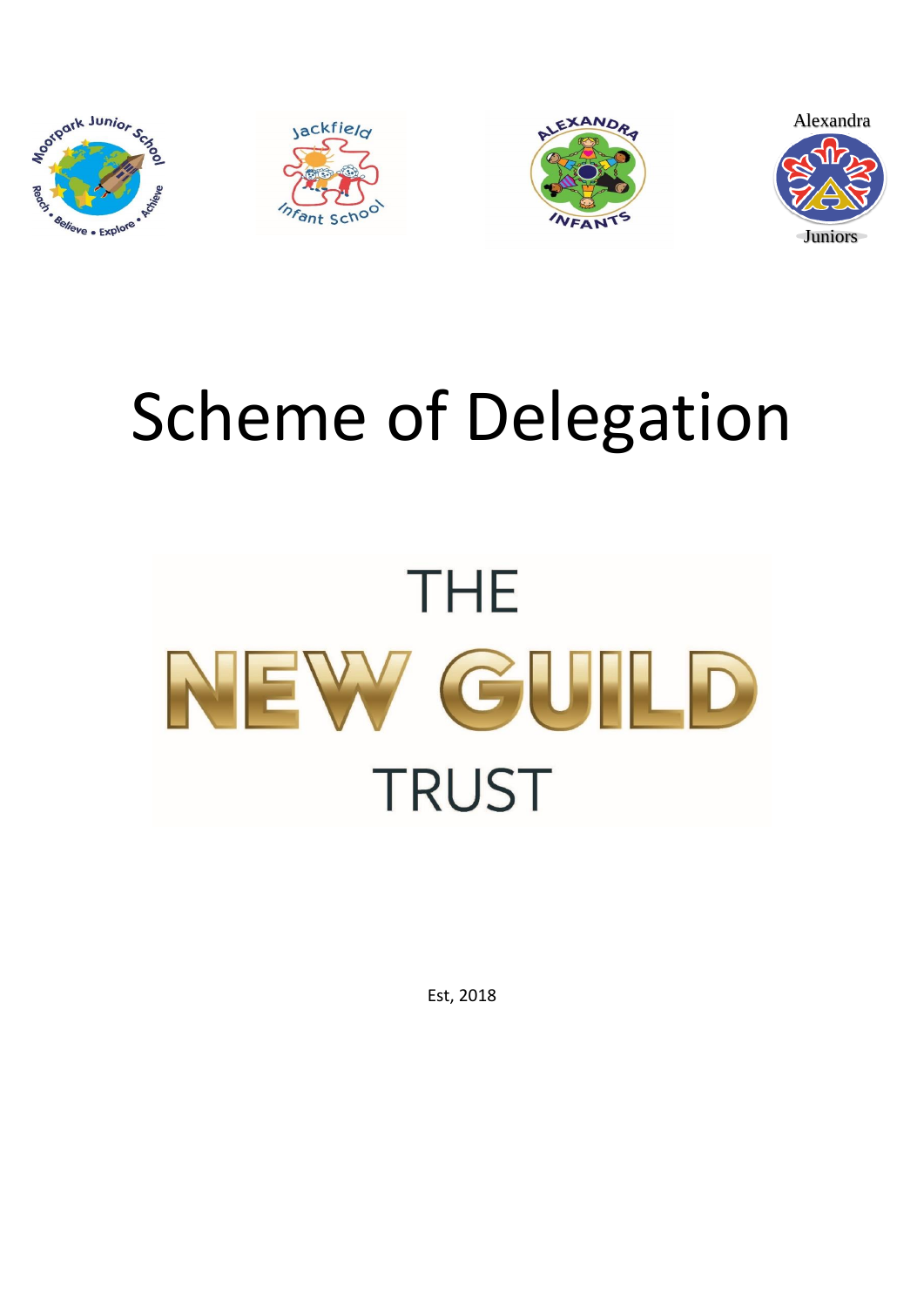#### SCHEME OF DELEGATION

The New Guild Multi Academy Trust was created in 2018 by four schools in the Stoke-on-Trent Local Authority.

The Trust is committed to the provision of high quality education for all children.

The four founder schools are:

- Alexandra Infant School
- Alexandra Junior School
- Jackfield Infant School
- Moorpark Junior School

The New Guild Trust governance structure consists of 3 Members & 7 Trustees. The board is accountable to the Department for Education ('the DfE'). The members and Trustees are a wide range of people from a range of backgrounds, who both support and challenge the Trust effectively and who bring a diverse set of skills and experience that will help us to be successful as a MAT. They support and challenge our development well. The Accounting Officer who is the Chief Executive (CEO) of the Trust is also a Trustee and is accountable to the Trust Board.

There are currently two communities served by the Trust, each having its own Local Community Governing Body. The Governors who serve on the Local Community Governing Body are appointed by the Trust board. They include both parent and staff representatives.

Scheme of Delegation

Why does it matter?

*There are three core functions of effective governance:* 

1. Ensuring clarity of vision, ethos and strategic direction.

2. Holding the executive to account for the educational performance of the trust, its pupils and the performance management of staff.

3. Overseeing the financial performance of the trust and making sure its money is well spent.

*The eight elements that will enable delivery of effective governance are:* 

- 1. The right people around the table
- 2. Understanding their role and responsibilities
- 3. Good chairing
- 4. Professional clerking
- 5. Good relationships based on trust
- 6. Knowing our academies
- 7. Commitment to asking challenging questions
- 8. Confidence to have courageous conversations in the interests of pupils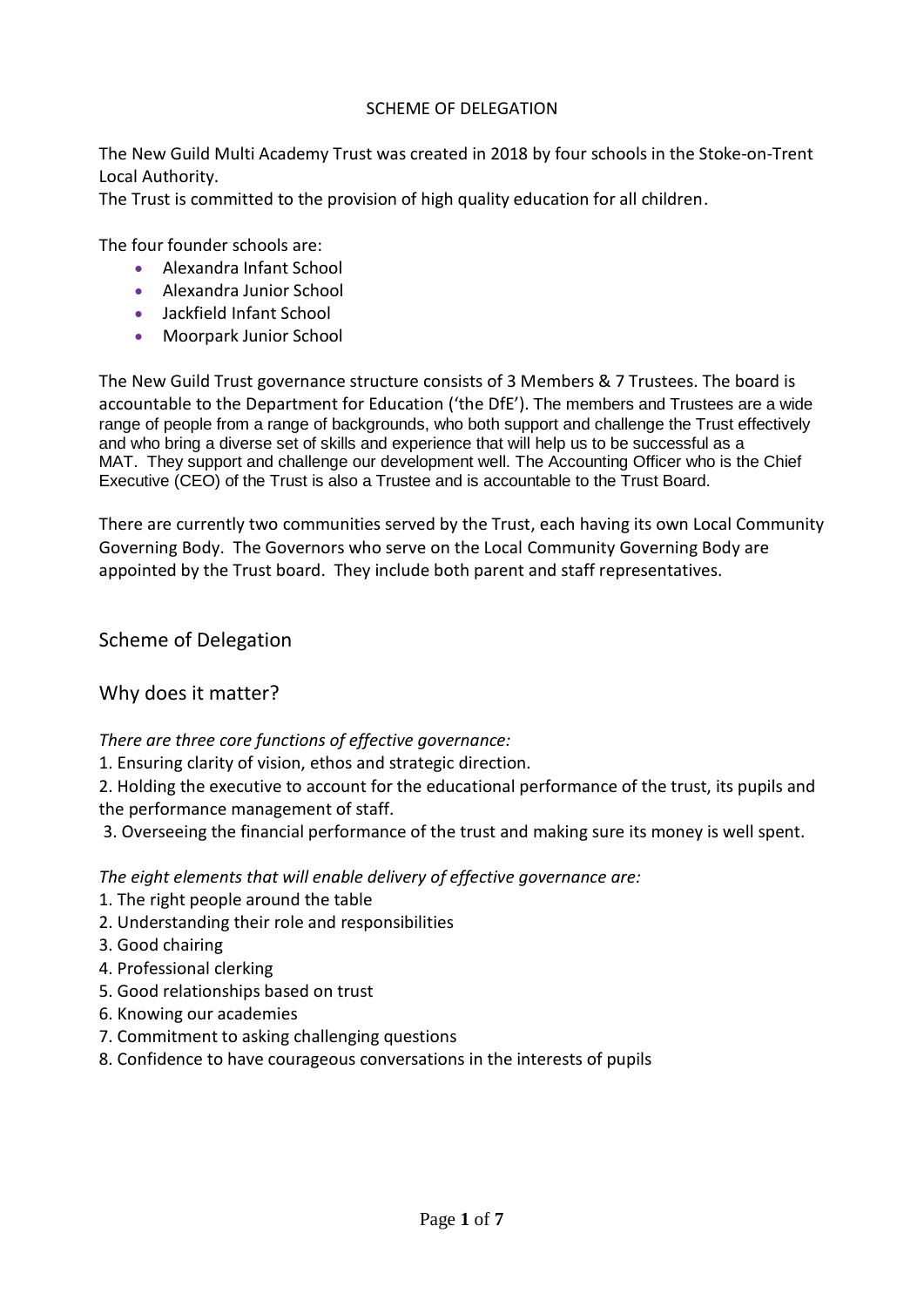In line with our values, particularly that of transparency, it is vital that a clear scheme of delegation defines lines of responsibility and accountability within Trust.

The Trust Board has overall legal responsibility for the operation of the Trust and is accountable for all major decisions about their academies. This does not mean that the Trust Board will make every decision within the Trust, they will delegate some governance and decision-making responsibilities to the individual school academies within it. The Trust Board intends to work in partnership with its family of schools.

This Scheme of Delegation therefore provides for certain functions to be carried out by one or more of the following:

- Trust Board;
- Accounting Officer (CEO) & Chief Finance Officer (CFO)
- Local Community Governing Body
- Exec Board this refers to the most senior head in post in the Individual School Academy local structure where it could be an Executive Headteacher/Headteacher or Head of School respectively.

The Trust Board may decide to form additional committees to carry out certain of its functions.

The purpose of our scheme of delegation aims to:

• Ensure clarity about the roles of members, trustees, CEO & CFO, Individual School Academy Headteachers and committees

• Ensures the New Guild Trust operates in a fashion that is fit for purpose for a multi academy trust

- Prevent confusion which may lead to a loss of trust with stakeholders
- The funding arrangements.

The scheme of delegation is intended to be a working document that will be revised (at least annually) and adapted in response to the context and circumstances of the Trust. As the Trust matures, both in terms of governance and operational leadership, the scheme of delegation is likely to change. This recognises the need to be responsive to the changing circumstances and ensures that the Trust continues to best meet the needs of their academies. The Trust reserve the right to change the scheme of delegation at any point between annual reviews in light of funding or performance triggers to enable the Trust to perform its duties and responsibilities.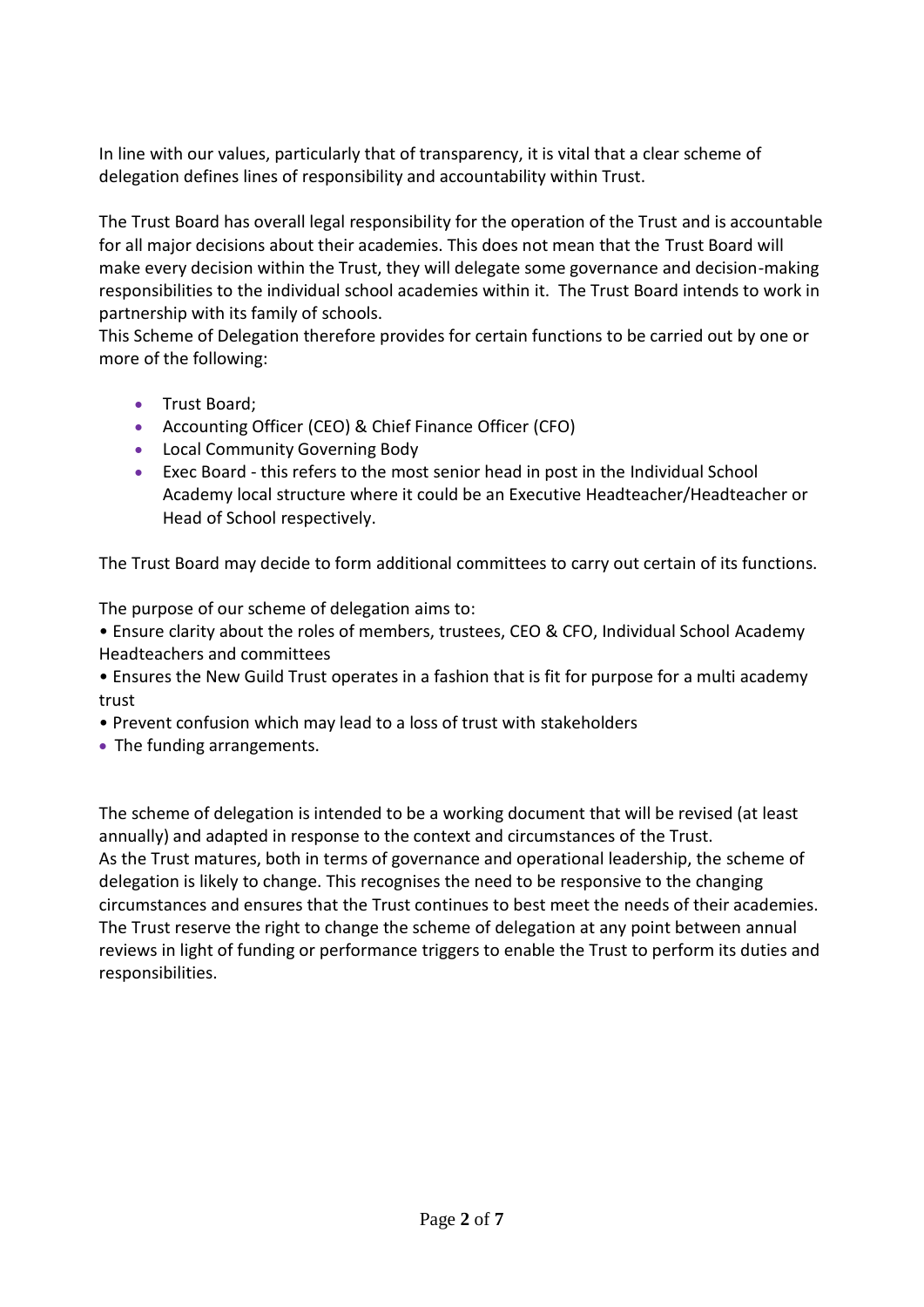## Delegated functions

The Scheme of Delegation covers four main areas:

- Governance framework
- Being strategic
- Holding to account
- **•** Ensuring financial probity

The Trust Board has direct legal responsibility to the DfE. The Trust Board is therefore expected to fulfil its responsibilities for the three core functions of school Governance for the individual school academies within the Trust, in order to secure the required school improvement, and this is thus reflected in this Scheme of Delegation.

### Reviewing the delegated duties

The delegated duties will be linked to the performance of the school through due diligence in relation to:

- the quality of teaching and learning;
- standards;
- governance;
- **•** finance and premises.

The delegation will be reviewed at the first meeting of the academic year of the MAT Board. In line with the Articles of Association, the Trust Board reserves the right to change the delegated duties at any time if it believes this to be appropriate in the interests of both the School concerned and the wider Trust family of schools.

### Summary of the scheme of delegation

. The board of trustees is responsible for the three core governance functions.

• The board of trustees appoint the chief executive (CEO), to whom it delegates responsibility for delivery of its vision and strategy, and will hold the CEO to account for the conduct and performance of the trust, including the performance of the academies within the trust, and for its financial management.

▪ In turn, the CEO line manages other senior executives and the academies' Headteachers, setting their targets and performance managing them.

▪ The board constitutes committees for standards, finance & resources and audit; these look in detail at staff and pupil performance, resources and financial performance across the Trust as well as reviewing organisational risk and resilience. As board committees, at least three trustees must sit on each.

. The board delegates some of its school level monitoring and scrutinising functions to academy school committees, and these committees will promote stakeholder engagement, as a point of consultation and representation. Trustees do not need to sit on academy committees, and so lines of communication to the board of trustees must be clearly established.

**•** As the Headteacher is being line managed by the CEO, the individual school academy no longer carries out the governance function of holding the Headteacher to account. However, the CEO will seek input from the LCGB chair (or nominated LCGB governor) of the Local Community Governing Board when undertaking the Headteacher's performance management. The individual school academy LCGB must be confident that the trust's performance

management systems are working well, and if not, how they can make the trust aware of their concerns. Individual school academy LCGBs will be involved in Ofsted inspections.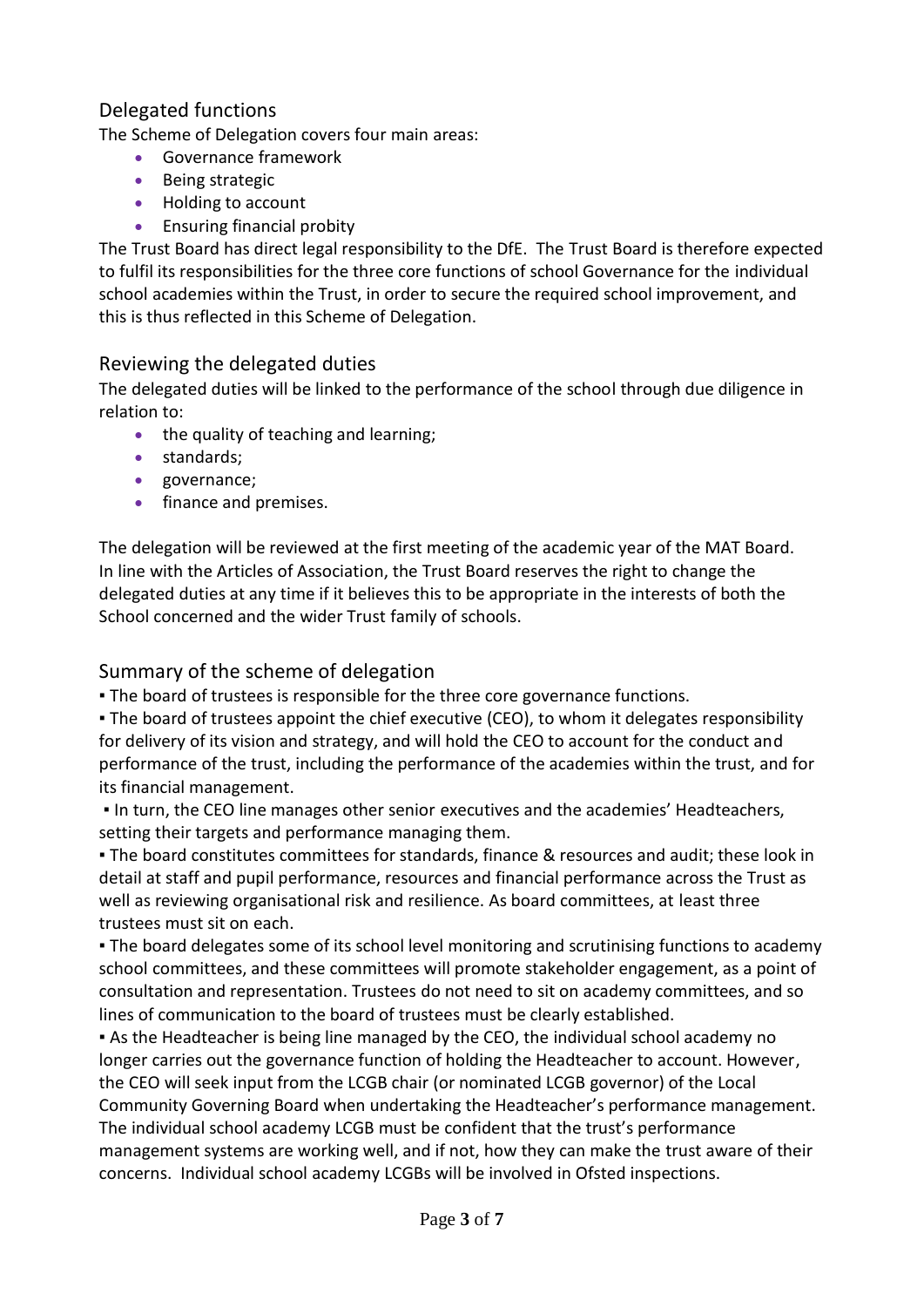# **Roles and Responsibilities**

## The role of the members

The members of the trust are guardians of the governance of the trust (their position is more of an 'eyes on – hands off' role) and as such they have a different status to trustees. Originally they will have been the signatories to the memorandum of association and will have agreed the Trust's first articles of association and will also approve any amendments made to the articles of association. The members appoint trustees to ensure that the Trust's charitable object is carried out and so must be able to remove trustees if they fail to fulfil this responsibility. Members appoint the Trust's auditors and receive the Trust's audited annual accounts. There must be at least three members.

## The role of the Trustees

The New Guild Trust is a charitable company and so Trustees are both charity Trustees (within the terms of section 177(1) of the Charities Act 2011) and company directors. Because Trustees are bound by both charity and company law, the terms 'trustees' and 'directors' are often used interchangeably.

The trustees are responsible for the general control and management of the administration of the Trust, and in accordance with the provisions set out in the memorandum and articles of association and its funding agreement, it is legally responsible and accountable for all statutory functions, for the performance of all schools within the Trust, and must approve a written scheme of delegation of financial powers that maintains robust internal control arrangements. It is the employer of every member of The New Guild Trust staff. The board of trustees has the right to review and adapt its governance structure at any time which includes removing delegation.

## The role of Trust board committees

In line with the current Academies Financial Handbook, the board of trustees have a finance committee to which the board delegates financial scrutiny and oversight and a separate audit committee. The Trust have also constituted a standards committee charged with reviewing and evaluating academy improvement across the Trust.

Decisions made will be deemed decisions of the Trust board. The membership (there must be at least three trustees) and responsibilities of board committees are set out in the committee's terms of reference. The Trust board will appoint board committee chairs and committee members according to their skills.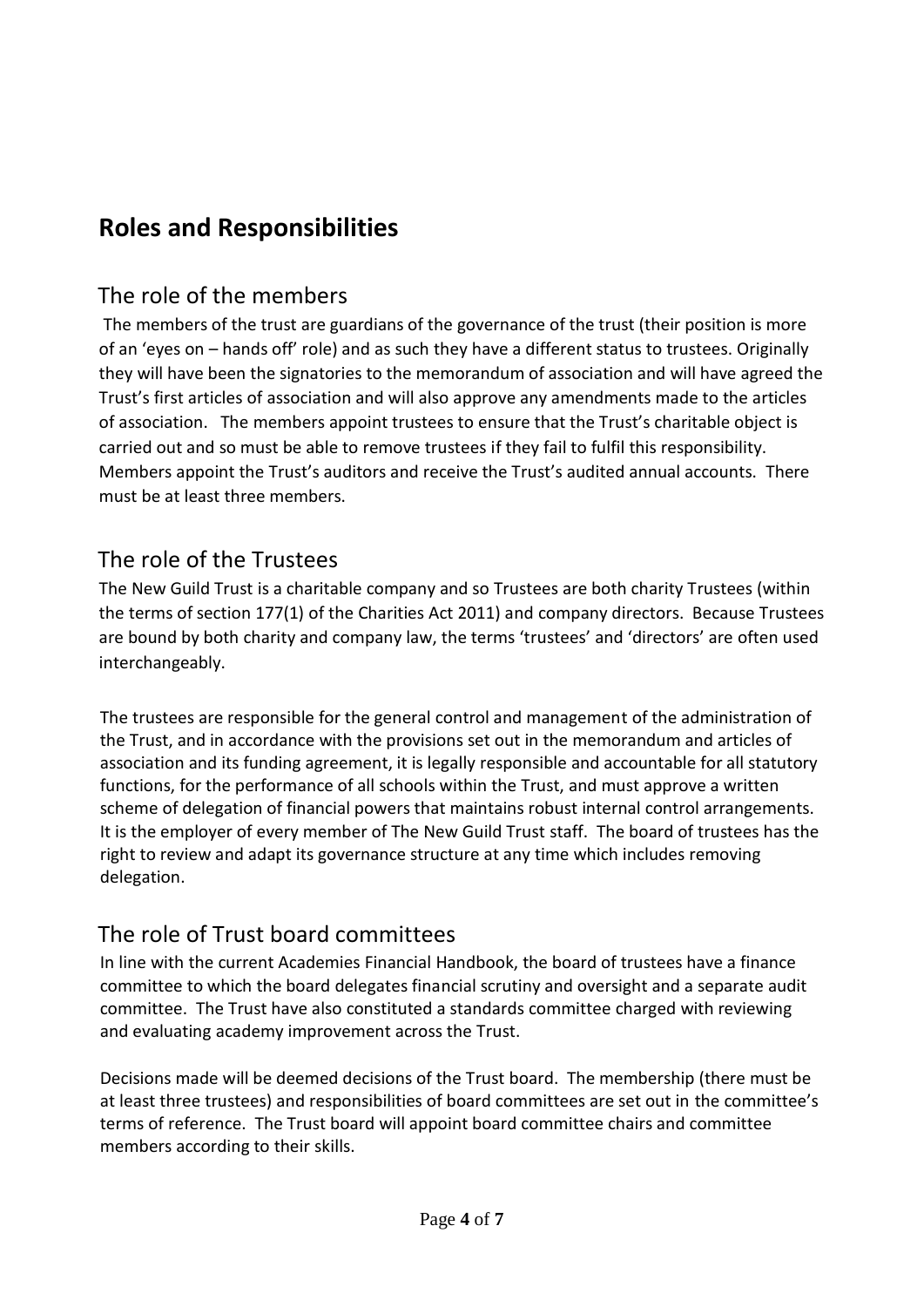# The role of the Chief Executive Officer (CEO**)**

The CEO has the delegated responsibility for the operation of the trust including the performance of the trust's academies and so the CEO performance manages the individual school academy Headteachers and the Chief Finance Officer (CFO).

The CEO is the accounting officer so has overall responsibility for the operation of the academy trust's financial responsibilities and must ensure that the organisation is run with financial effectiveness and stability; avoiding waste and securing value for money.

# The role of the individual school Local Community Governing Body (LCGB)

The Trustees have established individual school academy committees as local community governing bodies to carry out some of its school level governance functions.

Delegated functions include:

- $\checkmark$  Building an understanding of how the school is led and managed
- $\checkmark$  Challenging and supporting the Headteacher in relation to pupil progress and attainment
- $\checkmark$  Monitoring whether the school is:
	- o Working within agreed policies
	- $\circ$  Is meeting the agreed targets
	- o Managing its finances well
- $\checkmark$  Engaging with stakeholders
- $\checkmark$  Being a point of consultation and representation
- $\checkmark$  Reporting to the board

## The role of the Individual School Academy Headteacher

The individual school academy headteacher is responsible for the day to day management of the individual academy school and is line-managed by the chief executive, but reports to the LCGB on matters which have been delegated to it.

## Chairs powers to act

The Trust Members Board have resolved that by virtue of the Office of Chairperson of the Trust Board, that they delegate the 'Power to Act' on their behalf in circumstances where the Chairperson of the Trust is of the opinion that a delay in exercising the function would be likely to be seriously detrimental to the interests of; (a) the Academy Trust and any school within the Trust;

- (b) any pupil within the Trust, or their parent/carer
- (c) a person who works within the Academy Trust.

And also that, the Trust Board have resolved that by virtue of the Office of Chairperson of the LCGB, that they delegate the 'Power to Act' on their behalf in circumstances where the Chairperson of the LCGB is of the opinion that delay in exercising the function would be likely to be seriously detrimental to the interests of; (a) their individual school academy;

- (b) any pupil at their individual school academy, or their parents; or
- (c) a person who works at their academy